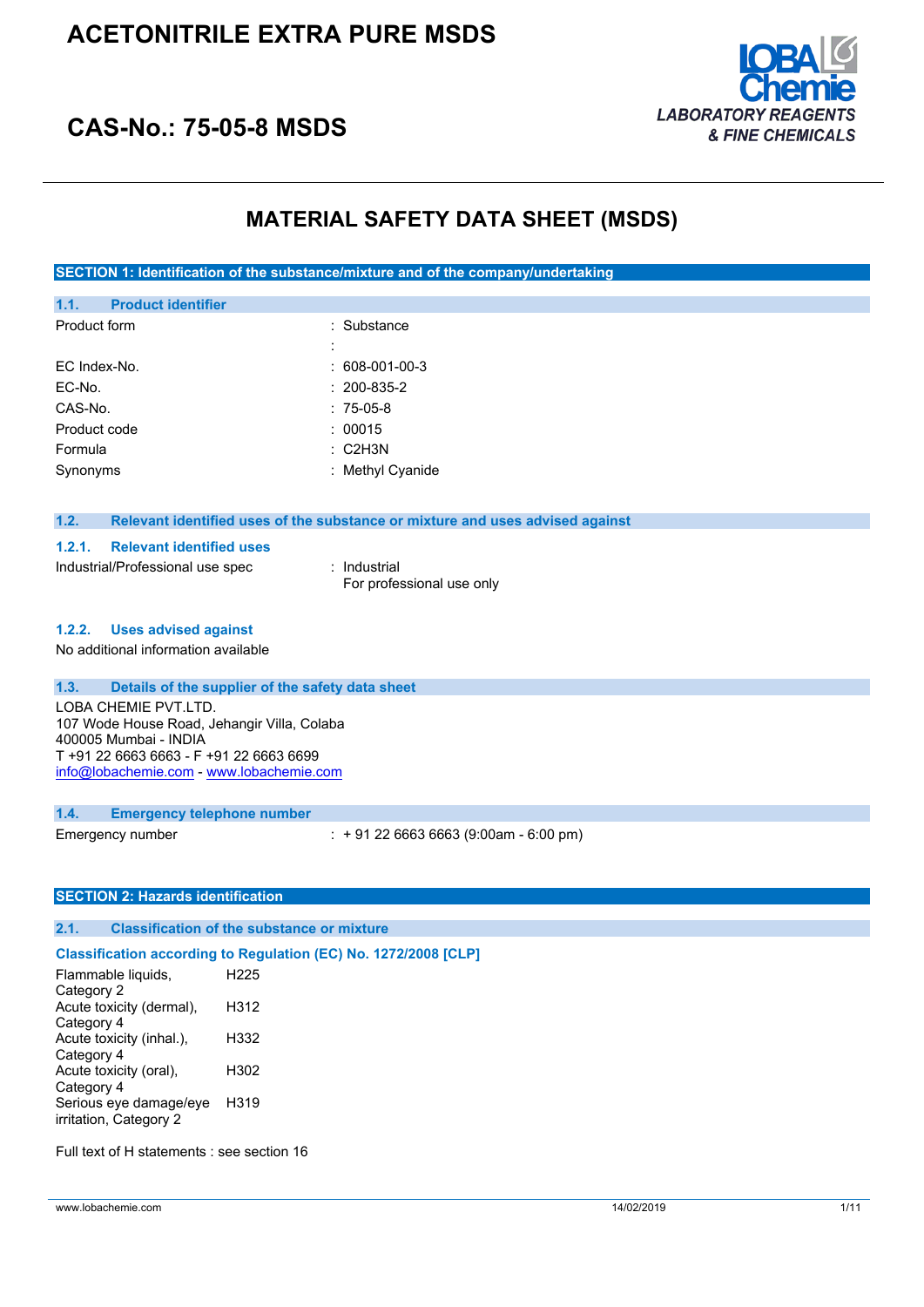#### **Classification according to Directive 67/548/EEC [DSD] or 1999/45/EC [DPD]**

F; R11 Xn; R20/21/22 Xi; R36 Full text of R-phrases: see section 16

**Adverse physicochemical, human health and environmental effects** No additional information available



#### **2.3. Other hazards**

#### No additional information available

| <b>SECTION 3: Composition/information on ingredients</b> |                           |  |  |
|----------------------------------------------------------|---------------------------|--|--|
|                                                          |                           |  |  |
| 3.1.<br><b>Substances</b>                                |                           |  |  |
| Name                                                     | : ACETONITRILE Extra Pure |  |  |
| CAS-No.                                                  | $: 75-05-8$               |  |  |
| EC-No.                                                   | $: 200 - 835 - 2$         |  |  |
| EC Index-No.                                             | $: 608-001-00-3$          |  |  |
|                                                          |                           |  |  |

Full text of R- and H-statements: see section 16

#### **3.2. Mixtures**

Not applicable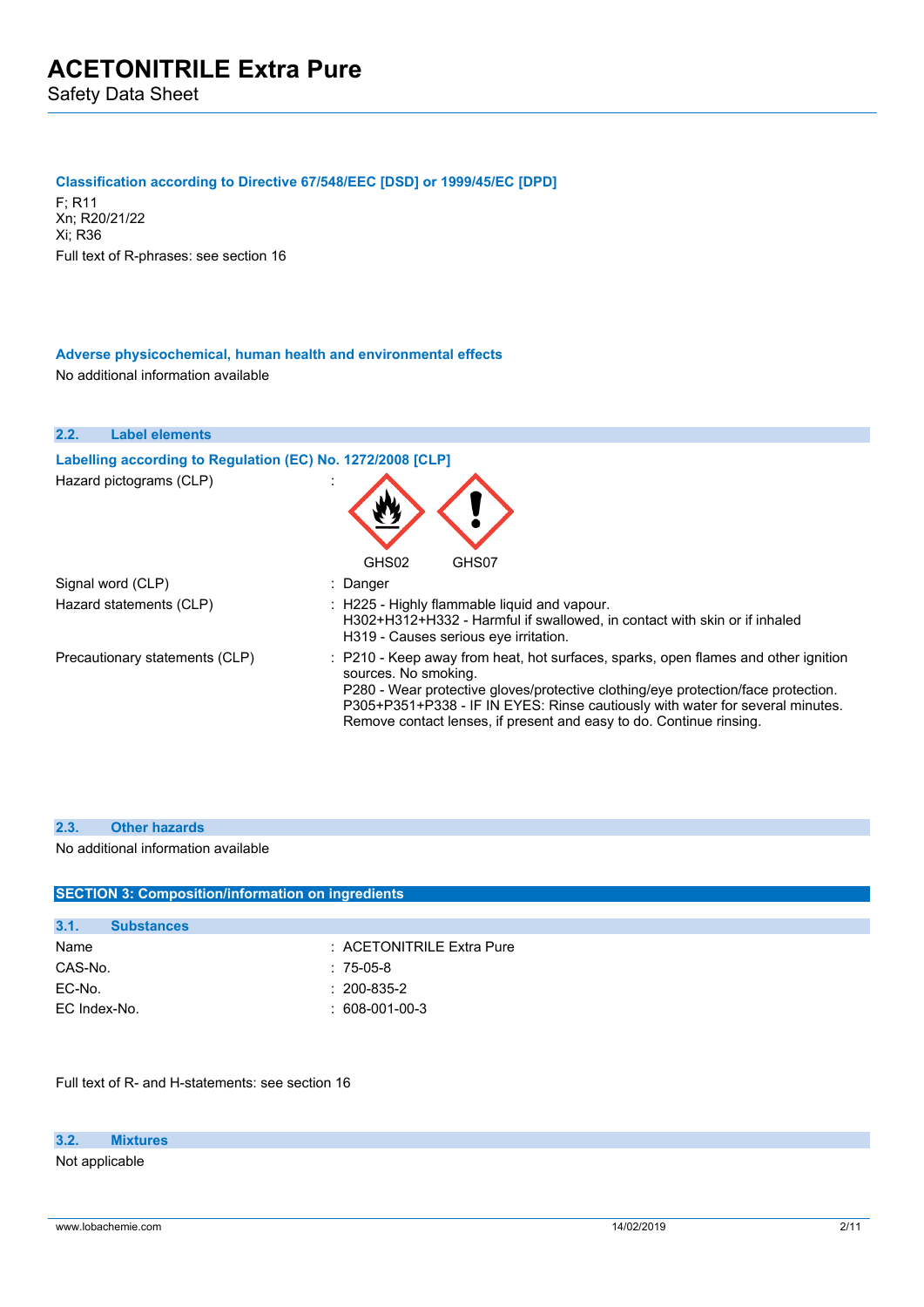Safety Data Sheet

## **SECTION 4: First aid measures**

| 4.1.             | <b>Description of first aid measures</b>                    |                                                                                                                                                                                   |
|------------------|-------------------------------------------------------------|-----------------------------------------------------------------------------------------------------------------------------------------------------------------------------------|
|                  | First-aid measures after inhalation                         | Remove person to fresh air and keep comfortable for breathing. Give oxygen or<br>artificial respiration if necessary. If you feel unwell, seek medical advice.                    |
|                  | First-aid measures after skin contact                       | : Take off contaminated clothing. Gently wash with plenty of soap and water. If skin<br>irritation or rash occurs: Get medical advice/attention.                                  |
|                  | First-aid measures after eye contact                        | Remove contact lenses, if present and easy to do. Continue rinsing. Rinse cautiously<br>with water for several minutes. If eye irritation persists: Get medical advice/attention. |
|                  | First-aid measures after ingestion                          | : Rinse mouth out with water. If you feel unwell, seek medical advice.                                                                                                            |
| 4.2.             | Most important symptoms and effects, both acute and delayed |                                                                                                                                                                                   |
|                  | Symptoms/effects after inhalation                           | : Harmful if inhaled.                                                                                                                                                             |
|                  | Symptoms/effects after skin contact                         | : Harmful in contact with skin.                                                                                                                                                   |
|                  | Symptoms/effects after eye contact                          | Causes serious eye irritation.                                                                                                                                                    |
|                  | Symptoms/effects after ingestion                            | : Harmful if swallowed.                                                                                                                                                           |
| 4.3.             |                                                             | Indication of any immediate medical attention and special treatment needed                                                                                                        |
|                  | Treat symptomatically.                                      |                                                                                                                                                                                   |
|                  | <b>SECTION 5: Firefighting measures</b>                     |                                                                                                                                                                                   |
| 5.1.             | <b>Extinguishing media</b>                                  |                                                                                                                                                                                   |
|                  | Suitable extinguishing media                                |                                                                                                                                                                                   |
|                  | Unsuitable extinguishing media                              | : dry chemical powder, alcohol-resistant foam, carbon dioxide (CO2).                                                                                                              |
|                  |                                                             | : Do not use a heavy water stream.                                                                                                                                                |
| 5.2.             | Special hazards arising from the substance or mixture       |                                                                                                                                                                                   |
| Fire hazard      |                                                             | : Highly flammable liquid and vapour.                                                                                                                                             |
| Explosion hazard |                                                             | : May form flammable/explosive vapour-air mixture.                                                                                                                                |
| 5.3.             | <b>Advice for firefighters</b>                              |                                                                                                                                                                                   |
|                  | Protection during firefighting                              | Do not attempt to take action without suitable protective equipment.                                                                                                              |
|                  | <b>SECTION 6: Accidental release measures</b>               |                                                                                                                                                                                   |
| 6.1.             |                                                             | Personal precautions, protective equipment and emergency procedures                                                                                                               |
|                  | General measures                                            | Remove ignition sources. Use special care to avoid static electric charges. No open<br>flames. No smoking.                                                                        |
| 6.1.1.           | For non-emergency personnel                                 |                                                                                                                                                                                   |
|                  | <b>Emergency procedures</b>                                 | Evacuate unnecessary personnel.                                                                                                                                                   |
|                  |                                                             |                                                                                                                                                                                   |
| 6.1.2.           | <b>For emergency responders</b>                             |                                                                                                                                                                                   |
|                  | Protective equipment                                        | : Use personal protective equipment as required.                                                                                                                                  |
|                  | <b>Emergency procedures</b>                                 | : Stop release.                                                                                                                                                                   |
| 6.2.             | <b>Environmental precautions</b>                            |                                                                                                                                                                                   |
|                  | Avoid release to the environment.                           |                                                                                                                                                                                   |
| 6.3.             | Methods and material for containment and cleaning up        |                                                                                                                                                                                   |
|                  | Methods for cleaning up                                     | : Collect spillage. On land, sweep or shovel into suitable containers. Soak up spills                                                                                             |
|                  |                                                             | with inert solids, such as clay or diatomaceous earth as soon as possible.                                                                                                        |
| 6.4.             | <b>Reference to other sections</b>                          |                                                                                                                                                                                   |
|                  | No additional information available                         |                                                                                                                                                                                   |
|                  | <b>SECTION 7: Handling and storage</b>                      |                                                                                                                                                                                   |
|                  |                                                             |                                                                                                                                                                                   |
| 7.1.             | <b>Precautions for safe handling</b>                        |                                                                                                                                                                                   |
|                  | Additional hazards when processed                           | : Handle empty containers with care because residual vapours are flammable.                                                                                                       |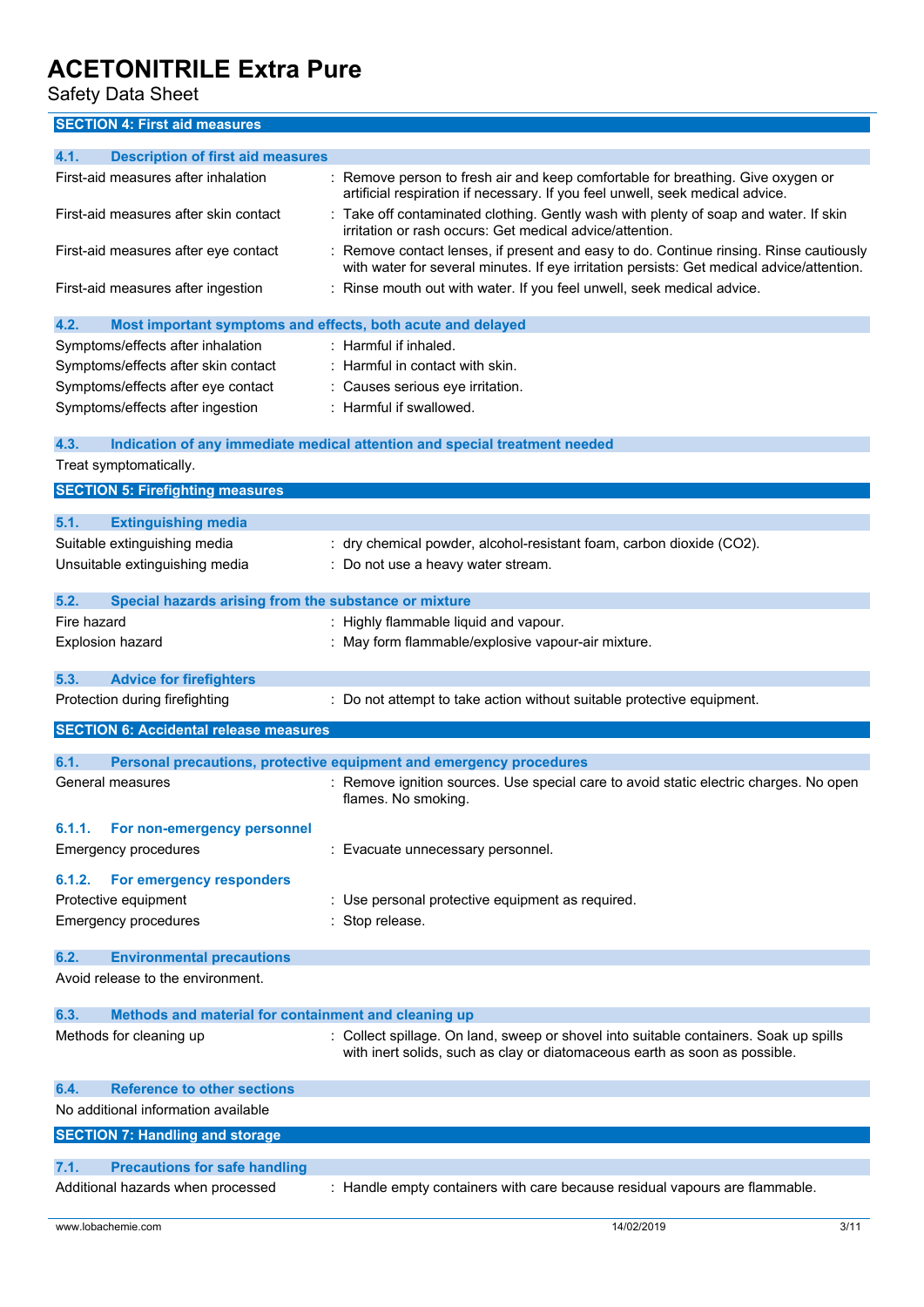Safety Data Sheet

| Precautions for safe handling<br>Hygiene measures                    | : No open flames. No smoking. Use only non-sparking tools.<br>: Do not eat, drink or smoke when using this product. Wash hands, forearms and face<br>thoroughly after handling.                   |  |
|----------------------------------------------------------------------|---------------------------------------------------------------------------------------------------------------------------------------------------------------------------------------------------|--|
| 7.2.<br>Conditions for safe storage, including any incompatibilities |                                                                                                                                                                                                   |  |
| Technical measures                                                   | : Proper grounding procedures to avoid static electricity should be followed.<br>Ground/bond container and receiving equipment. Use explosion-proof<br>electrical/ventilating/lighting equipment. |  |
| Storage conditions                                                   | : Keep in fireproof place. Keep container tightly closed.                                                                                                                                         |  |
| Incompatible materials                                               | : Heat sources.                                                                                                                                                                                   |  |
| 7.3.<br><b>Specific end use(s)</b>                                   |                                                                                                                                                                                                   |  |
| No additional information available                                  |                                                                                                                                                                                                   |  |
| <b>SECTION 8: Exposure controls/personal protection</b>              |                                                                                                                                                                                                   |  |

### **8.1. Control parameters**

No additional information available

| 8.2.<br><b>Exposure controls</b>                              |                                                  |
|---------------------------------------------------------------|--------------------------------------------------|
| Hand protection                                               | : protective gloves                              |
| Eye protection                                                | Chemical goggles or safety glasses               |
| Skin and body protection                                      | : Wear suitable protective clothing              |
| Respiratory protection                                        | : Wear appropriate mask                          |
| <b>SECTION 9: Physical and chemical properties</b>            |                                                  |
| 9.1.<br>Information on basic physical and chemical properties |                                                  |
| Physical state                                                | : Liquid                                         |
| Molecular mass                                                | : 41.05 g/mol                                    |
| Colour                                                        | Clear Colorless.                                 |
| Odour                                                         | : ether odor.                                    |
| Odour threshold                                               | : No data available                              |
| pH                                                            | : 7                                              |
| Relative evaporation rate (butylacetate=1)                    | : 5.79                                           |
| Melting point                                                 | : -46 $^{\circ}$ C                               |
| Freezing point                                                | : No data available                              |
| Boiling point                                                 | : 81.6 $^{\circ}$ C                              |
| Flash point                                                   | $: 2^{\circ}C$                                   |
| Auto-ignition temperature                                     | :524 °C                                          |
| Decomposition temperature                                     | : No data available                              |
| Flammability (solid, gas)                                     | Flammable<br>Highly flammable liquid and vapour. |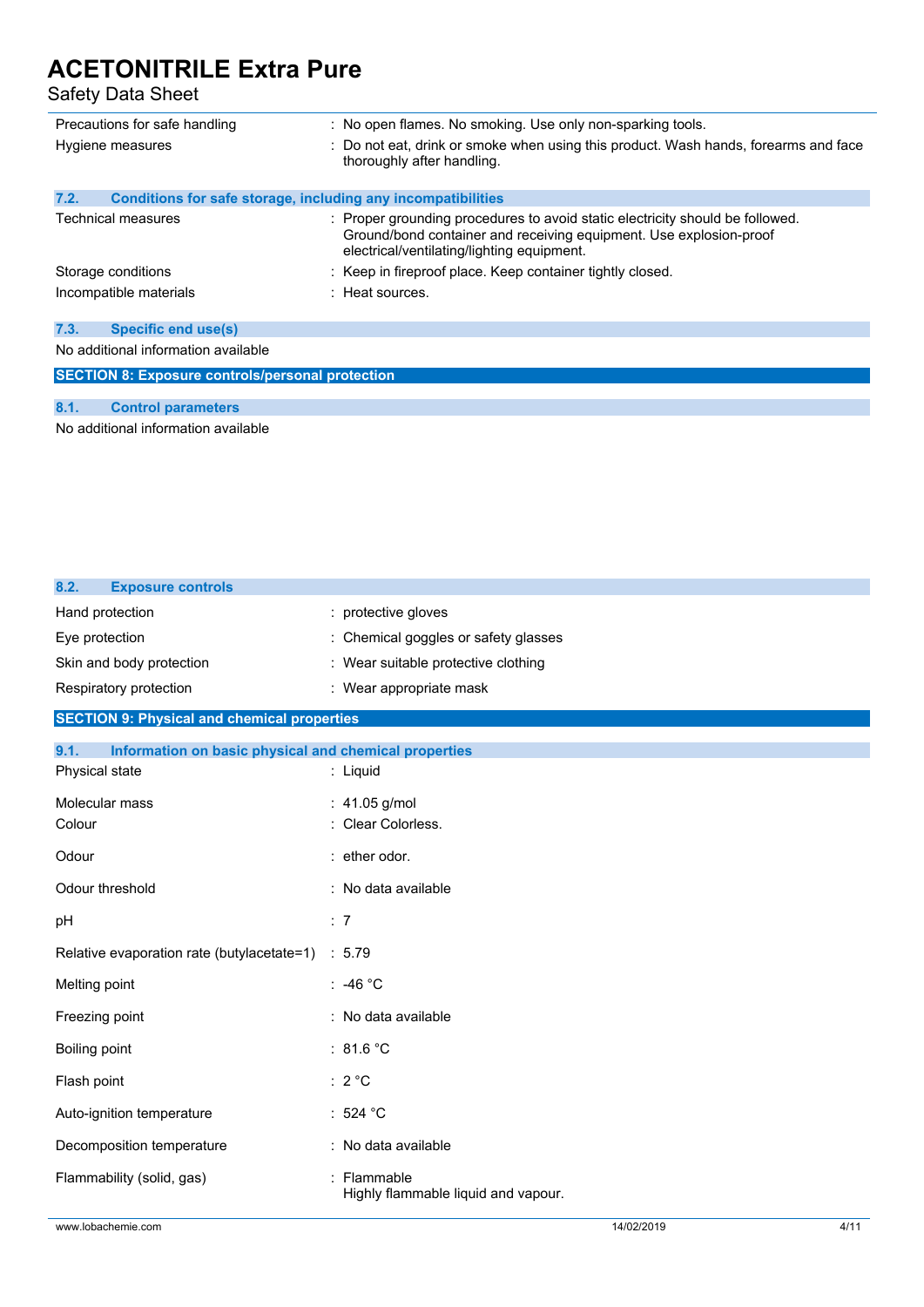Safety Data Sheet l.

| Safety Data Sheet                                                                         |                                                                                      |
|-------------------------------------------------------------------------------------------|--------------------------------------------------------------------------------------|
| Vapour pressure                                                                           | : 9.7 kPa                                                                            |
| Relative vapour density at 20 °C                                                          | : 1.4                                                                                |
| Relative density                                                                          | : No data available                                                                  |
| Density<br>Relative gas density<br>Solubility                                             | : $0.79$ g/cm <sup>3</sup><br>1.4<br>Water: Complete                                 |
| Log Pow                                                                                   | : No data available                                                                  |
| Viscosity, kinematic                                                                      | : No data available                                                                  |
| Viscosity, dynamic                                                                        | : No data available                                                                  |
| Explosive properties                                                                      | : No data available                                                                  |
| Oxidising properties                                                                      | : No data available                                                                  |
| <b>Explosive limits</b>                                                                   | : No data available                                                                  |
| <b>Other information</b><br>9.2.<br>No additional information available                   |                                                                                      |
| <b>SECTION 10: Stability and reactivity</b>                                               |                                                                                      |
| 10.1.<br><b>Reactivity</b><br>No additional information available                         |                                                                                      |
| 10.2.<br><b>Chemical stability</b>                                                        |                                                                                      |
|                                                                                           | Highly flammable liquid and vapour. May form flammable/explosive vapour-air mixture. |
| <b>Possibility of hazardous reactions</b><br>10.3.<br>No additional information available |                                                                                      |
| <b>Conditions to avoid</b><br>10.4.                                                       |                                                                                      |
| Open flame. Direct sunlight.                                                              |                                                                                      |
| 10.5.<br><b>Incompatible materials</b><br>No additional information available             |                                                                                      |
|                                                                                           |                                                                                      |
| 10.6.<br><b>Hazardous decomposition products</b><br>May release flammable gases.          |                                                                                      |
|                                                                                           |                                                                                      |
| <b>SECTION 11: Toxicological information</b>                                              |                                                                                      |
| Information on toxicological effects<br>11.1.                                             |                                                                                      |
| Acute toxicity                                                                            | : Harmful in contact with skin. Harmful if inhaled. Harmful if swallowed.            |
| Skin corrosion/irritation                                                                 | : Not classified<br>pH: 7                                                            |
| Serious eye damage/irritation                                                             | : Causes serious eye irritation.<br>pH: 7                                            |
| Respiratory or skin sensitisation                                                         | : Not classified                                                                     |

Germ cell mutagenicity **in the case of the Contract Contract Contract Contract Contract Contract Contract Contract Contract Contract Contract Contract Contract Contract Contract Contract Contract Contract Contract Contract** Carcinogenicity **Carcinogenicity 1989 Carcinogenicity Carcial Carcial Carcial Act 2016 Carcial Carcial Carcial Carcial Carcial Carcial Carcial Carcial Carcial Carcial Carcial Carcial Carcial Carcial Carcial Carcial**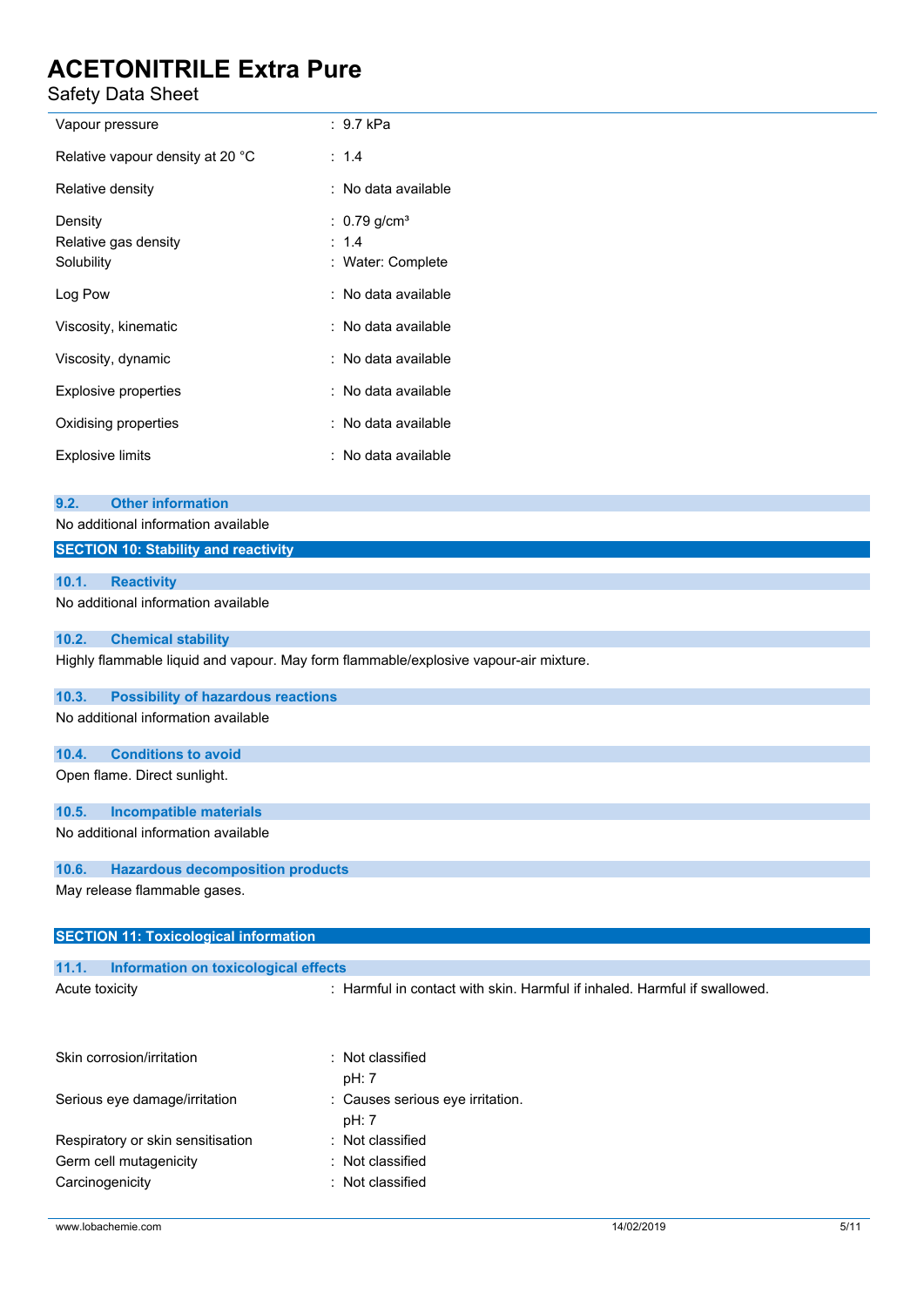Safety Data Sheet

| Reproductive toxicity<br>STOT-single exposure | : Not classified<br>: Not classified |
|-----------------------------------------------|--------------------------------------|
| STOT-repeated exposure                        | $\therefore$ Not classified          |
| Aspiration hazard                             | $\therefore$ Not classified          |

Potential adverse human health effects and symptoms : Harmful if swallowed. Harmful in contact with skin.

| <b>SECTION 12: Ecological information</b> |                                     |  |  |
|-------------------------------------------|-------------------------------------|--|--|
|                                           |                                     |  |  |
|                                           | 12.1. Toxicity                      |  |  |
|                                           | No additional information available |  |  |

| 12.2. | <b>Persistence and degradability</b>          |                                                                                                                                                                |
|-------|-----------------------------------------------|----------------------------------------------------------------------------------------------------------------------------------------------------------------|
|       | No additional information available           |                                                                                                                                                                |
| 12.3. | <b>Bioaccumulative potential</b>              |                                                                                                                                                                |
|       | No additional information available           |                                                                                                                                                                |
| 12.4. | <b>Mobility in soil</b>                       |                                                                                                                                                                |
|       | No additional information available           |                                                                                                                                                                |
| 12.5. | <b>Results of PBT and vPvB assessment</b>     |                                                                                                                                                                |
|       | No additional information available           |                                                                                                                                                                |
| 12.6. | Other adverse effects                         |                                                                                                                                                                |
|       | No additional information available           |                                                                                                                                                                |
|       | <b>SECTION 13: Disposal considerations</b>    |                                                                                                                                                                |
| 13.1. | <b>Waste treatment methods</b>                |                                                                                                                                                                |
|       | Product/Packaging disposal<br>recommendations | Dispose of contents/container to hazardous or special waste collection point, in<br>accordance with local, regional, national and/or international regulation. |
|       | Additional information                        | : Handle empty containers with care because residual vapours are flammable.                                                                                    |
|       | <b>SECTION 14: Transport information</b>      |                                                                                                                                                                |

In accordance with ADR / RID / IMDG / IATA / ADN

| 14.1.<br>UN number |        |  |
|--------------------|--------|--|
| UN-No. (ADR)       | : 1648 |  |
| UN-No. (IMDG)      | : 1648 |  |
| UN-No. (IATA)      | : 1648 |  |
| UN-No. (ADN)       | : 1648 |  |
|                    |        |  |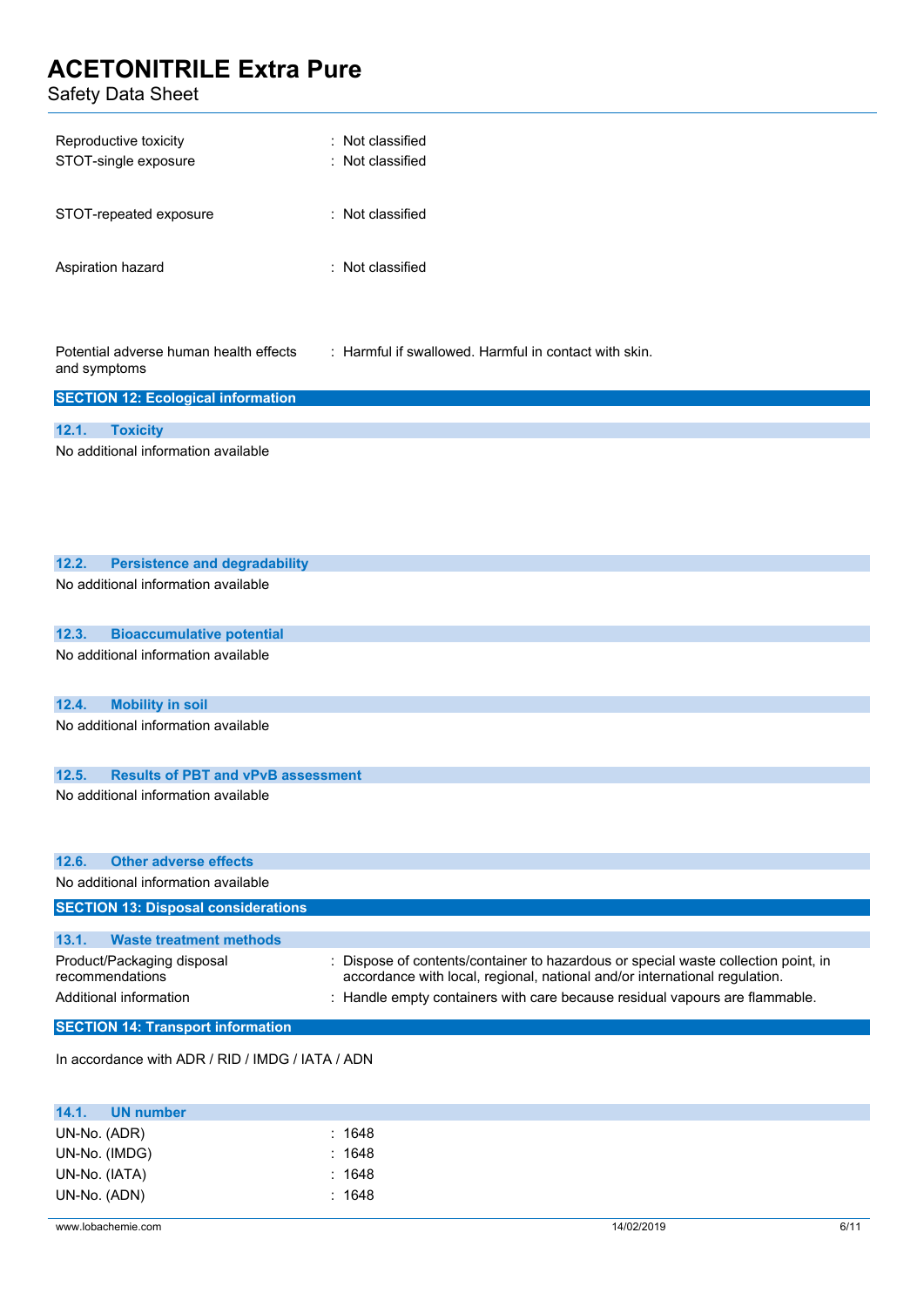Safety Data Sheet

| Dalely Dala Sileel                         |                                          |
|--------------------------------------------|------------------------------------------|
| UN-No. (RID)                               | : 1648                                   |
| 14.2.<br><b>UN proper shipping name</b>    |                                          |
| Proper Shipping Name (ADR)                 | : ACETONITRILE                           |
| Proper Shipping Name (IMDG)                | : ACETONITRILE                           |
| Proper Shipping Name (IATA)                | : Acetonitrile                           |
| Proper Shipping Name (ADN)                 | : ACETONITRILE                           |
| Proper Shipping Name (RID)                 | : ACETONITRILE                           |
| Transport document description (ADR)       | : UN 1648 ACETONITRILE, 3, II, (D/E)     |
| Transport document description (IMDG)      | : UN 1648 ACETONITRILE, 3, II (2°C c.c.) |
| Transport document description (IATA)      | : UN 1648 Acetonitrile, 3, II            |
| Transport document description (ADN)       | : UN 1648 ACETONITRILE, 3, II            |
| Transport document description (RID)       | : UN 1648 ACETONITRILE, 3, II            |
| 14.3.<br><b>Transport hazard class(es)</b> |                                          |
| <b>ADR</b>                                 |                                          |
| Transport hazard class(es) (ADR)           | : 3                                      |
| Danger labels (ADR)                        | : 3                                      |
|                                            |                                          |
|                                            |                                          |
| <b>IMDG</b>                                |                                          |
| Transport hazard class(es) (IMDG)          | : 3                                      |
| Danger labels (IMDG)                       | : 3                                      |
|                                            |                                          |
| <b>IATA</b>                                |                                          |
| Transport hazard class(es) (IATA)          | : 3                                      |
| Hazard labels (IATA)                       | : 3                                      |
|                                            |                                          |
|                                            |                                          |
| <b>ADN</b>                                 |                                          |
| Transport hazard class(es) (ADN)           | : 3                                      |
| Danger labels (ADN)                        | : 3                                      |
|                                            |                                          |
|                                            |                                          |
| <b>RID</b>                                 |                                          |
| Transport hazard class(es) (RID)           | : 3                                      |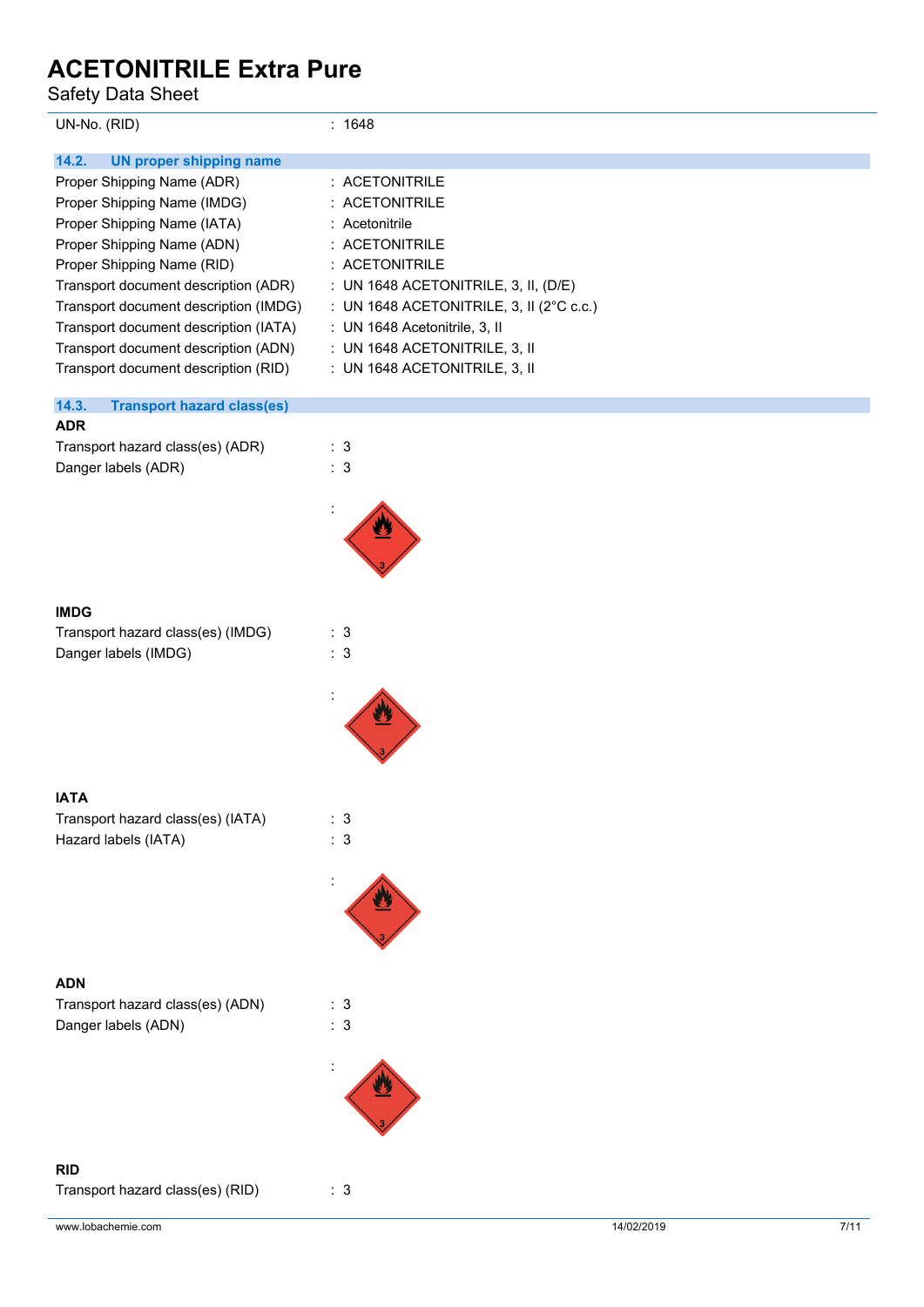### Safety Data Sheet

| .                                     |                                          |
|---------------------------------------|------------------------------------------|
| Danger labels (RID)                   | : 3                                      |
|                                       |                                          |
| 14.4.<br><b>Packing group</b>         |                                          |
| Packing group (ADR)                   | $\therefore$ $\parallel$                 |
| Packing group (IMDG)                  | $\therefore$ $\parallel$                 |
| Packing group (IATA)                  | $\therefore$ $\parallel$                 |
| Packing group (ADN)                   | $\therefore$ $\parallel$                 |
| Packing group (RID)                   | $\therefore$ $\parallel$                 |
|                                       |                                          |
| <b>Environmental hazards</b><br>14.5. |                                          |
| Dangerous for the environment         | : No                                     |
| Marine pollutant                      | : No                                     |
| Other information                     | : No supplementary information available |

|  | 14.6. |  | <b>Special precautions for user</b> |  |
|--|-------|--|-------------------------------------|--|
|--|-------|--|-------------------------------------|--|

| - Overland transport                                           |                         |
|----------------------------------------------------------------|-------------------------|
| Classification code (ADR)                                      | : F1                    |
| Limited quantities (ADR)                                       | 11                      |
| Excepted quantities (ADR)                                      | : E2                    |
| Packing instructions (ADR)                                     | : P001, IBC02, R001     |
| Mixed packing provisions (ADR)                                 | : MP19                  |
| Portable tank and bulk container<br>instructions (ADR)         | T7                      |
| Portable tank and bulk container special<br>provisions (ADR)   | : TP2                   |
| Tank code (ADR)                                                | $:$ LGBF                |
| Vehicle for tank carriage                                      | $:$ FL                  |
| Transport category (ADR)                                       | 2                       |
| Special provisions for carriage - Operation : S2, S20<br>(ADR) |                         |
| Hazard identification number (Kemler No.)                      | ÷<br>33                 |
| Orange plates                                                  | 33 <sup>°</sup><br>1648 |
| Tunnel restriction code (ADR)                                  | : D/E                   |
| EAC code                                                       | $: \cdot2YE$            |
| - Transport by sea                                             |                         |
| Limited quantities (IMDG)                                      | 1 <sup>L</sup>          |
| Excepted quantities (IMDG)                                     | E2                      |
| Packing instructions (IMDG)                                    | : P001                  |
| IBC packing instructions (IMDG)                                | IBC02                   |
| Tank instructions (IMDG)                                       | T7                      |
| Tank special provisions (IMDG)                                 | TP <sub>2</sub>         |
| EmS-No. (Fire)                                                 | $: F-E$                 |
| EmS-No. (Spillage)                                             | $S-D$                   |
| Stowage category (IMDG)                                        | B                       |
| Stowage and handling (IMDG)                                    | SW <sub>2</sub>         |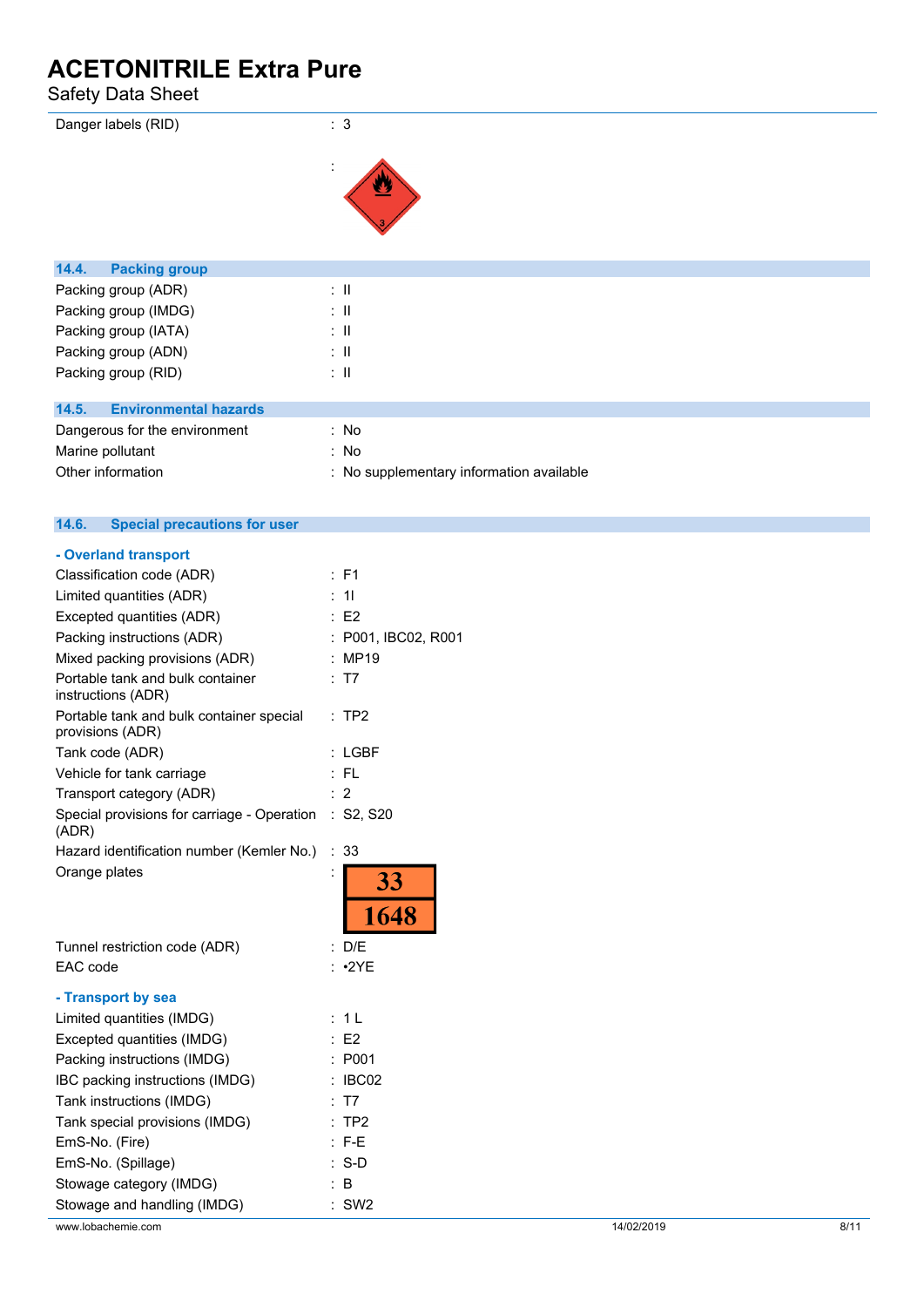### Safety Data Sheet

| Flash point (IMDG)                                           | $: 2^{\circ}$ C c.c.    |
|--------------------------------------------------------------|-------------------------|
| MFAG-No                                                      | : 127                   |
| - Air transport                                              |                         |
| PCA Excepted quantities (IATA)                               | $\therefore$ E2         |
| PCA Limited quantities (IATA)                                | : Y341                  |
| PCA limited quantity max net quantity<br>(IATA)              | : 1L                    |
| PCA packing instructions (IATA)                              | : 353                   |
| PCA max net quantity (IATA)                                  | : 5L                    |
| CAO packing instructions (IATA)                              | : 364                   |
| CAO max net quantity (IATA)                                  | $\therefore$ 60L        |
| ERG code (IATA)                                              | : 3L                    |
| - Inland waterway transport                                  |                         |
| Classification code (ADN)                                    | : F1                    |
| Limited quantities (ADN)                                     | : 1L                    |
| Excepted quantities (ADN)                                    | $\therefore$ E2         |
|                                                              | : T                     |
| Carriage permitted (ADN)                                     |                         |
| Equipment required (ADN)                                     | $:$ PP, EX, A<br>: VE01 |
| Ventilation (ADN)<br>Number of blue cones/lights (ADN)       | : 1                     |
|                                                              |                         |
| - Rail transport                                             |                         |
| Classification code (RID)                                    | : F1                    |
| Limited quantities (RID)                                     | : 1L                    |
| Excepted quantities (RID)                                    | $\therefore$ E2         |
| Packing instructions (RID)                                   | : P001, IBC02, R001     |
| Mixed packing provisions (RID)                               | : MP19                  |
| Portable tank and bulk container<br>instructions (RID)       | : T7                    |
| Portable tank and bulk container special<br>provisions (RID) | :TP2                    |
| Tank codes for RID tanks (RID)                               | : LGBF                  |
| Transport category (RID)                                     | $\therefore$ 2          |
| Colis express (express parcels) (RID)                        | : CE7                   |
| Hazard identification number (RID)                           | : 33                    |

**14.7. Transport in bulk according to Annex II of MARPOL 73/78 and the IBC Code** Not applicable

### **SECTION 15: Regulatory information**

**15.1. Safety, health and environmental regulations/legislation specific for the substance or mixture**

### **15.1.1. EU-Regulations**

No REACH Annex XVII restrictions

ACETONITRILE Extra Pure is not on the REACH Candidate List ACETONITRILE Extra Pure is not on the REACH Annex XIV List

### **15.1.2. National regulations**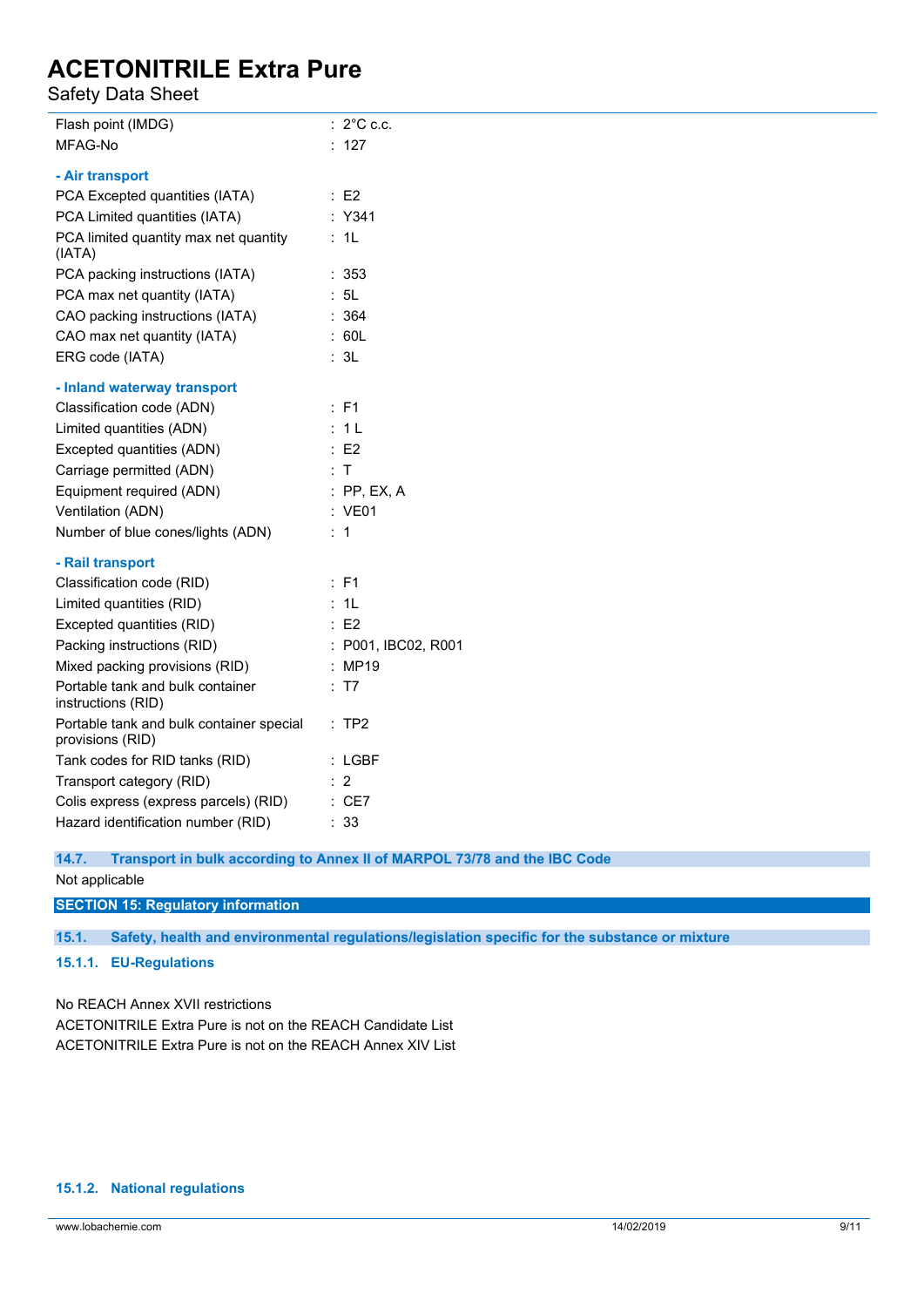Safety Data Sheet

### **Germany**

| Reference to AwSV                                                                       | : Water hazard class (WGK) 2, Significantly hazardous to water (Classification<br>according to AwSV; ID No. 8)                                                                         |
|-----------------------------------------------------------------------------------------|----------------------------------------------------------------------------------------------------------------------------------------------------------------------------------------|
| 12th Ordinance Implementing the Federal<br>Immission Control Act - 12. BlmSchV          | : Is not subject of the 12. BlmSchV (Hazardous Incident Ordinance)                                                                                                                     |
| <b>Netherlands</b>                                                                      |                                                                                                                                                                                        |
| SZW-lijst van kankerverwekkende stoffen                                                 | $\therefore$ The substance is not listed                                                                                                                                               |
| SZW-lijst van mutagene stoffen                                                          | : The substance is not listed                                                                                                                                                          |
| NIET-limitatieve lijst van voor de<br>voortplanting giftige stoffen - Borstvoeding      | : The substance is not listed                                                                                                                                                          |
| NIET-limitatieve lijst van voor de<br>voortplanting giftige stoffen -<br>Vruchtbaarheid | : The substance is not listed                                                                                                                                                          |
| NIET-limitatieve lijst van voor de<br>voortplanting giftige stoffen - Ontwikkeling      | : The substance is not listed                                                                                                                                                          |
| <b>Denmark</b>                                                                          |                                                                                                                                                                                        |
| Class for fire hazard                                                                   | : Class I-1                                                                                                                                                                            |
| Store unit                                                                              | $: 1$ liter                                                                                                                                                                            |
| <b>Classification remarks</b>                                                           | : F <flam. 2="" lig.="">; Emergency management guidelines for the storage of flammable<br/>liquids must be followed</flam.>                                                            |
| Recommendations Danish Regulation                                                       | : Young people below the age of 18 years are not allowed to use the product<br>Pregnant/breastfeeding women working with the product must not be in direct<br>contact with the product |

### **15.2. Chemical safety assessment**

No additional information available

### **SECTION 16: Other information**

### Full text of R-, H- and EUH-statements:

| Acute Tox. 4 (Dermal)     | Acute toxicity (dermal), Category 4                          |  |
|---------------------------|--------------------------------------------------------------|--|
| Acute Tox. 4 (Inhalation) | Acute toxicity (inhal.), Category 4                          |  |
| Acute Tox. 4 (Oral)       | Acute toxicity (oral), Category 4                            |  |
| Eye Irrit. 2              | Serious eye damage/eye irritation, Category 2                |  |
| Flam. Liq. 2              | Flammable liquids, Category 2                                |  |
| H <sub>225</sub>          | Highly flammable liquid and vapour.                          |  |
| H302                      | Harmful if swallowed.                                        |  |
| H312                      | Harmful in contact with skin.                                |  |
| H319                      | Causes serious eye irritation.                               |  |
| H332                      | Harmful if inhaled.                                          |  |
| R <sub>11</sub>           | Highly flammable                                             |  |
| R20/21/22                 | Harmful by inhalation, in contact with skin and if swallowed |  |
| R <sub>36</sub>           | Irritating to eyes                                           |  |
| F                         | Highly flammable                                             |  |
| Xi                        | Irritant                                                     |  |
| Xn                        | Harmful                                                      |  |
| www.lobachemie.com        | 14/02/2019<br>10/11                                          |  |